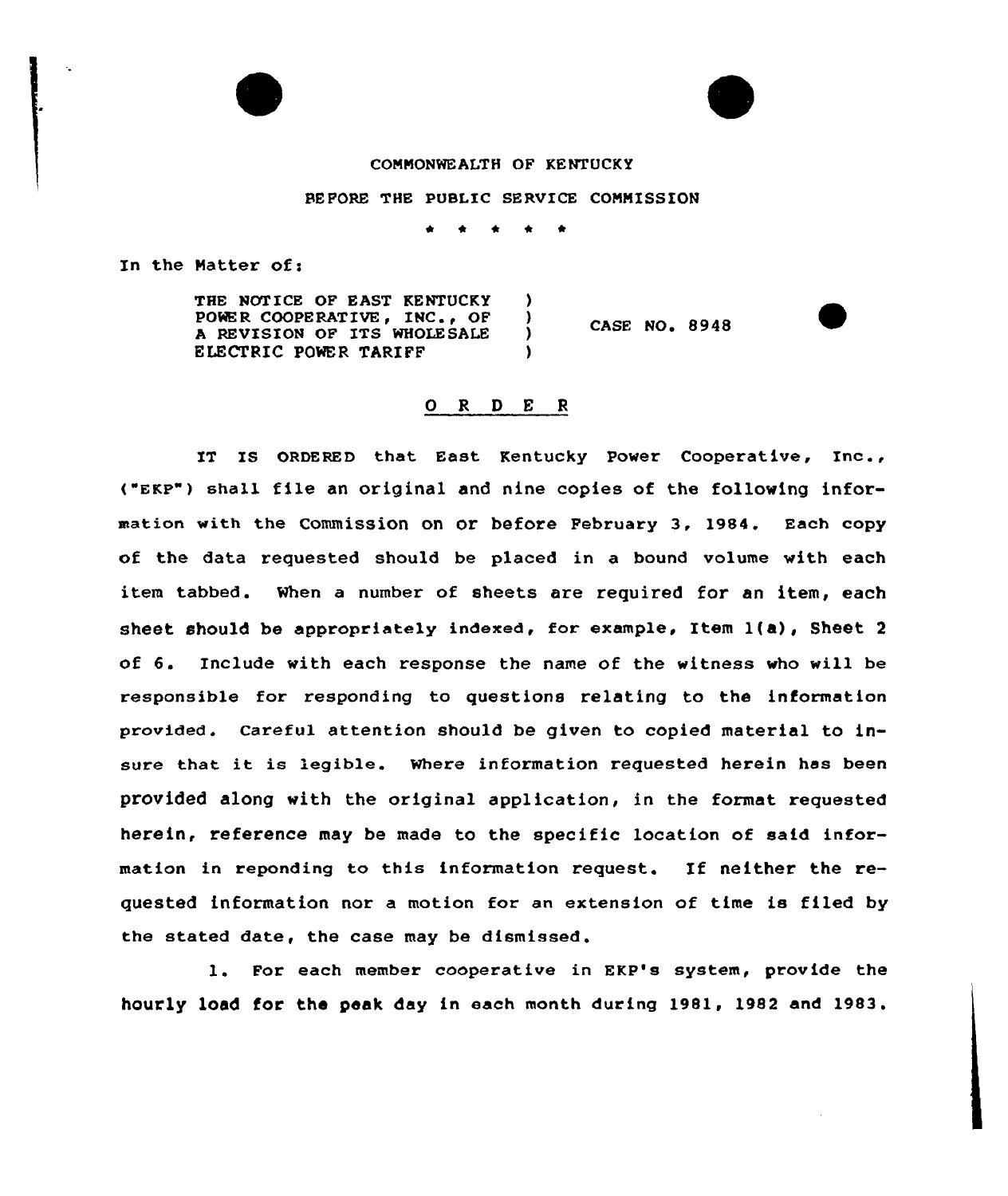

2. For each member cooperative in EKP's system provide average hourly load for each month during 1981, 1982 and 1983.

3. Provide EKP's hourly system load for the peak day for each month during 1981< 1982 and 1983. Provide average system load for each month during 1981, 1982 and 1983.

4. For each member cooperative in EKP's system provide billing demand under the proposed tariff for each month during the test year .

5. For each member cooperative in EKP's system provide actual billing demand for each month during the test period.

6. If a cost-of-service study was prepared to support the proposed wholesale rate design then provide the study and all workpapers developed for the study. If EKP used Stanley Consultants' Report on wholesale Rate Study as the basis then so indicate.

7. Update Exhibit <sup>G</sup> to reflect the impact of the proposed change in the wholesale tariff on member cooperatives if the tariff had been in effect from April 30, 1983, through December 31, 1983.

8. Provide an explanation of why the proposed time-of-day wholesale rates are appropriate for EKP since Stanley Consultants in EKP's last rate case recommended against adoption of time-of-day wholesale rates.

9. Provide a copy of EKP's analysis and/or workpapers used in supporting the selection of the summer and winter peak periods.

lo. provide a statement of when and in what format EKp expects its member cooperatives to file for rate design changes in response to the proposed wholesale tariff revisions.